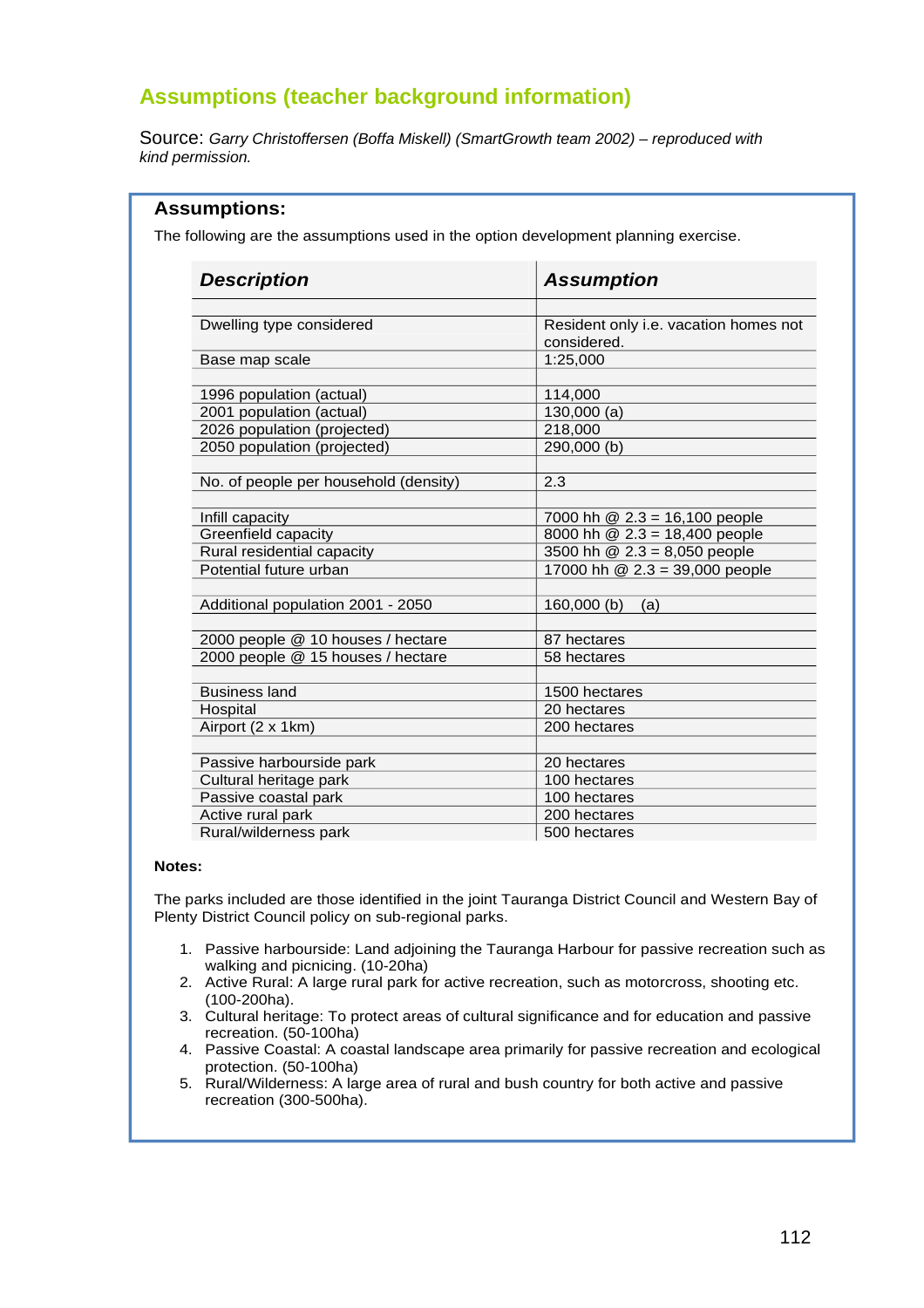# **Map Feature Descriptions**

The following is explanation of the features included on the map. This information is not intended for reference to specific land parcels and should be treated as indicative only and is subject to ongoing refinement.The mapped features are not absolutes, but all have implications and risks.

### **Note: The constraints shown on the map are a subset of the constraints being considered in the project.**

### **SmartGrowth Area:**

Defines the area of the sub-region in the SmartGrowth study.

### **SmartGrowth Information Area:**

Includes land within which there is a high probability that there will be general pressure for increasing intensity of land use in the future. The definition considered; contour, slope, existing land use, water supply areas, proximity to urban centres and market desirability. Defined by the SmartGrowth Environment Project Team, December 2001.

### **Strategic Roads:**

A ring road taking all motorists in and out of Tauranga city quickly and safely.

## **High Coastal Natural Character:**

The natural character attributes identify areas of the coastal environment (seaward side) which may comprise a constraint on future development, particularly more urban forms of residential development.

Data sources include the following:

- 1. Western Bay of Plenty District Visual Landscape Evaluation 1993, Boffa Miskell.
- 2. Tauranga District Landscape Study 1995, Boffa Miskell.
- 3. A Landscape Assessment of the Bay of Plenty Coastal Environment 1993, Boffa Miskell.

## **High Landward Natural Character:**

The natural character attributes identify areas of the coastal environment (land side) which may comprise a constraint on future development, particularly more urban forms of residential development.

Data sources include the following:

- 1. Western Bay of Plenty District Visual Landscape Evaluation 1993, Boffa Miskell.
- 2. Tauranga District Landscape Study 1995, Boffa Miskell.
- 3. A Landscape Assessment of the Bay of Plenty Coastal Environment 1993, Boffa Miskell.

## **Significant Heritage Features:**

"Heritage Sites" within the Tauranga District Council administrative area were sourced from the District Plan (Appendix 16A) on 28 May 2002. The "Heritage Sites" indicated, are not just those significant to Tangata Whenua. Note: The Landscape and Ecological features are indicated as discrete locations only.

"Significant Heritage Features" within the Western Bay of Plenty District Council administrative area were sourced from the District Plan (Appendix 3) on 26 March 2002. The Significant "Heritage Features" indicated, are not just those significant to Tangata Whenua. Note: The "Identified Ecological Features" (Appendix 1) and the "Schedule of Significant Landscapes" (Appendix 2) are not indicated on this map.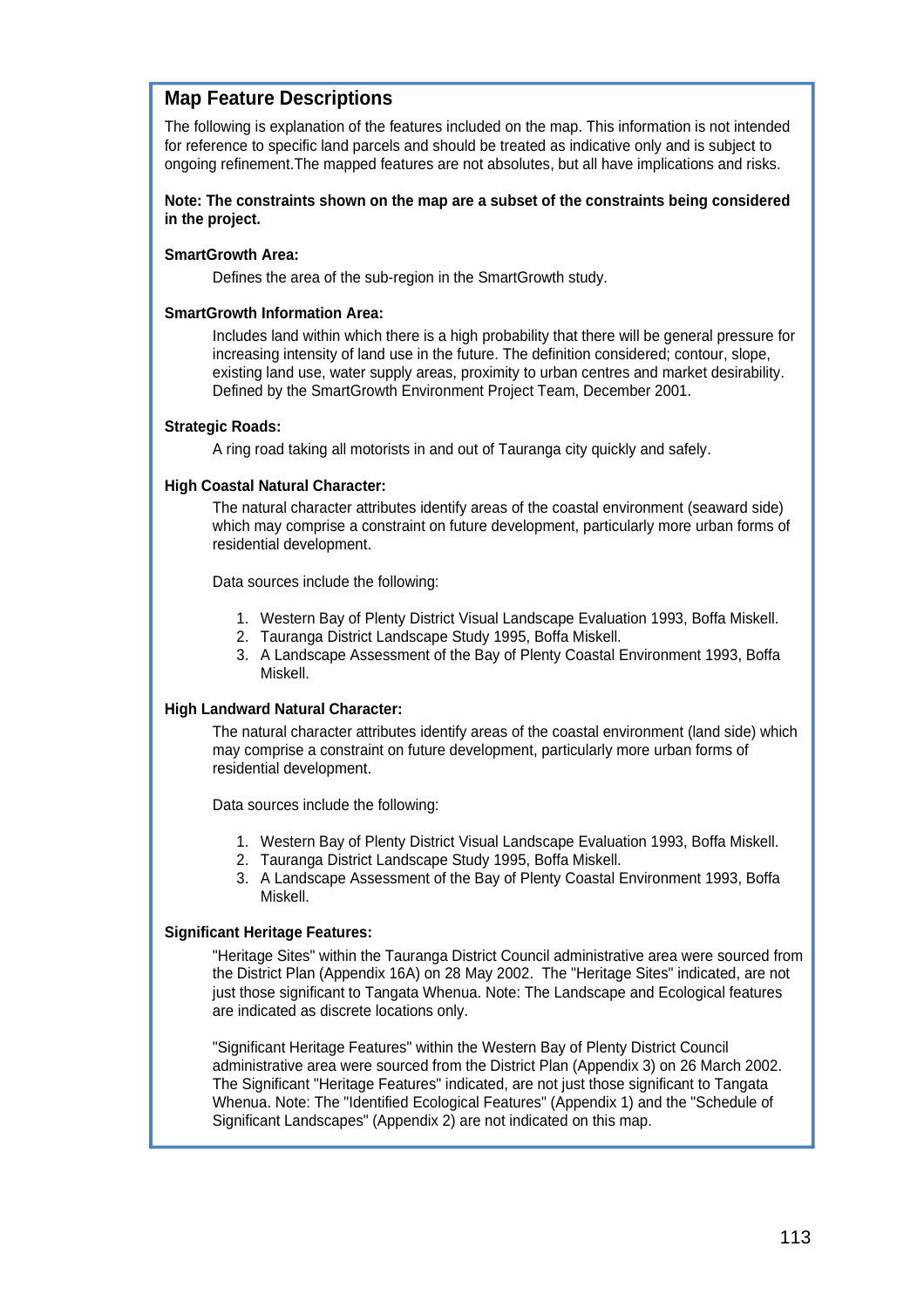# **Marae:**

Marae located from consultation with the following sources:

- 1. Tauranga District Council District Plan
- 2. Western Bay of Plenty District Plan
- 3. SmartGrowth Tangata Whenua Project Team

# **Pa:**

Pa indicated, are a subset of the data obtained from the New Zealand Archeological Association on 15 January 2002.

# **Ecological Sites:**

Indicates the DRAFT ecologically significant sites within the sub-region. A project is currently underway investigating the coverage and completeness of the map features shown.

Data sources include the following:

- 1. Indigenous Biodiversity of Tauranga District, State of the Environment Reporting, May 2000. Wildland Consultants. Contract Report No. 309.
- 2. Western Bay of Plenty District Plan

# **High Versatility for Food and Fibre Production:**

Illustrates the broad areas of **high** land versatility for food and fibre production.

An overall single constraint rating was applied to an individual soil after examining its documented attributes.

Data sources include the following:

- 1. Rijkse, W.C.; Cotching, W.E. 1995: Soils and Landuse of part Tauranga County (U14), New Zealand. Landcare Research New Zealand Technical Record. ISSN 0113-0056.
- 2. Cotching, W.E. 1998: Soil survey of the Te Puke District, Bay of Plenty, New Zealand. Landcare Research Technical Record. (Unpublished).
- 3. The National Soil Database, which contains detailed site and analytical data for soil profiles nationwide.
- 4. The New Zealand Land Resource Inventory (NZLRI)
- 5. New Zealand Soil Bureau 1954: General survey of the soils of North Island, New Zealand. New Zealand Soil Bureau Bulletin 5. DSIR.
- 6. Land Inventory Survey, Ohinemuri County 1968. Depart of Lands and Survey.

# **Future Urban:**

Identified areas for potential urban expansion.

## **Landscape Constraints:**

This map identifies constraints to development as a result of landscape values across the sub-region.

Data sources include the following:

- 1. Western Bay of Plenty District Visual Landscape Evaluation 1993, Boffa Miskell.
- 2. Tauranga District Landscape Study 1995, Boffa Miskell.
- 3. A Landscape Assessment of the Bay of Plenty Coastal Environment 1993, Boffa Miskell.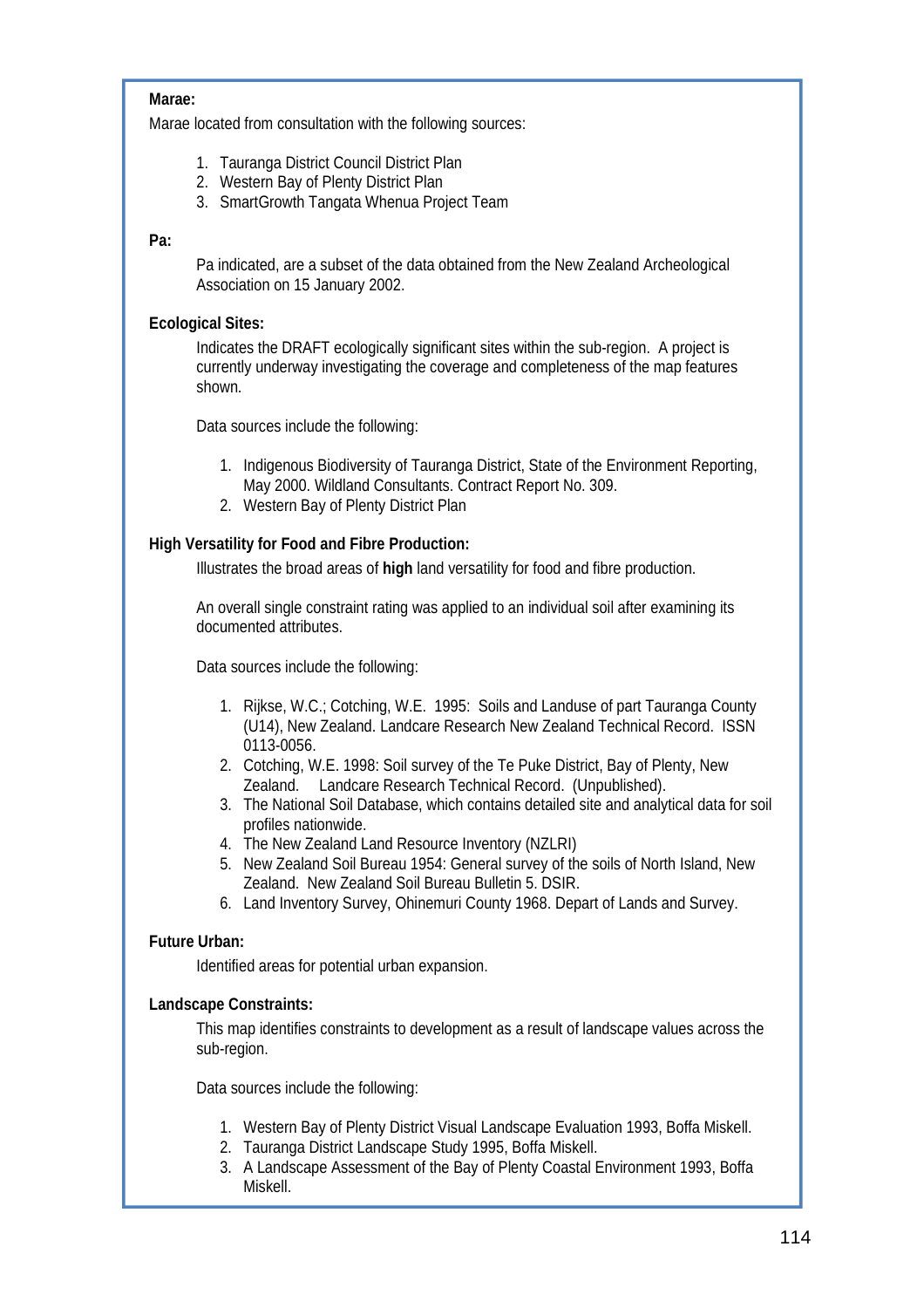# **Maori Land:**

The Maori Land indicated was obtained from the Tauranga (10 April 2002) and Western Bay of Plenty (26 March 2002) District Councils. Maori Land is defined as that administered by the Maori Land Court and does not include freehold land owned by Maori.

# **Severe Urban Development Constraint:**

Illustrates the broad area of physical constraint affecting urban land development and urban land use.

An overall single constraint rating was applied to an individual soil after examining its documented attributes.

Data sources include the following:

- 1. Rijkse, W.C.; Cotching, W.E. 1995: Soils and Landuse of part Tauranga County (U14), New Zealand. Landcare Research New Zealand Technical Record. ISSN 0113-0056.
- 2. Cotching, W.E. 1998: Soil survey of the Te Puke District, Bay of Plenty, New Zealand. Landcare Research Technical Record. (Unpublished).
- 3. The National Soil Database, which contains detailed site and analytical data for soil profiles nationwide.
- 4. The New Zealand Land Resource Inventory (NZLRI)
- 5. New Zealand Soil Bureau 1954: General survey of the soils of North Island, New Zealand. New Zealand Soil Bureau Bulletin 5. DSIR.
- 6. Land Inventory Survey, Ohinemuri County 1968. Depart of Lands and Survey.

# **Existing Residential Areas:**

Indicates land zoned residential in the Western Bay of Plenty District Council District Plan as at 16 April 2002. Indicates land zoned residential in the Tauranga District Council District Plan as at 20 March 2002.

# **Satellite Image:**

Satellite imagery from LandSat 7 ETM on 14 August 2000.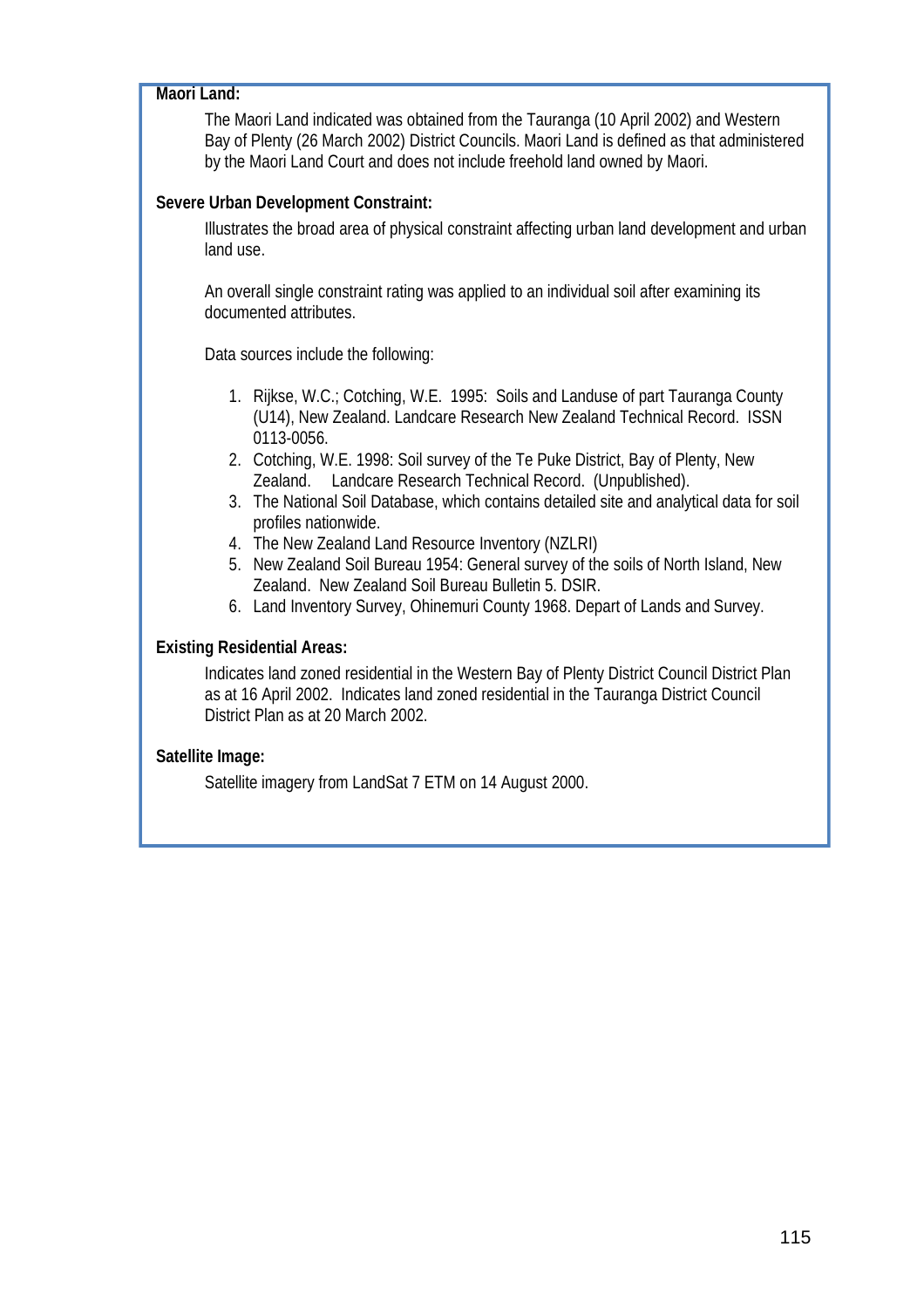| <b>Growth</b><br><b>Management</b><br>Area | <b>Census Area Unit</b>            | <b>Infill</b> | <b>Greenfield</b> | <b>Rural</b> | <b>Additional</b><br><b>Household</b><br><b>Capacity</b> |
|--------------------------------------------|------------------------------------|---------------|-------------------|--------------|----------------------------------------------------------|
| <b>Western BOP</b>                         | <b>District Total</b>              | 2,221         | 662               | 3,378        | 6,261                                                    |
| <b>Waihi Beach</b>                         | Waihi Beach                        | 309           | 342               | 64           | 715                                                      |
|                                            | <b>Island View / Pios</b><br>Beach | 188           |                   |              | 188                                                      |
|                                            | Athenree                           | 256           | 134               | 8            | 398                                                      |
| Katikati                                   | Aongatete                          |               |                   | 326          | 326                                                      |
|                                            | Katikati Community                 | 405           | 144               | 38           | 587                                                      |
|                                            | Tahawai                            |               |                   | 186          | 186                                                      |
| Kaimai                                     | Kaimai                             |               |                   | 634          | 634                                                      |
|                                            | Matakana Island                    |               |                   | 68           | 68                                                       |
|                                            | Minden                             |               |                   | 408          | 408                                                      |
|                                            | Ohauiti-Ngapeke                    |               |                   | 64           | 64                                                       |
|                                            | Omokoroa<br>Community              | 65            |                   | 12           | 77                                                       |
|                                            | Te Puna                            |               |                   | 128          | 128                                                      |
| <b>Te Puke</b>                             | Te Puke East                       | 639           | 42                | 20           | 701                                                      |
|                                            | Te Puke West                       | 359           |                   | 40           | 399                                                      |
|                                            | Upper Papamoa                      |               |                   | 380          | 380                                                      |
| <b>Maketu</b>                              | Maketu Community                   |               |                   | 15           | 15                                                       |
|                                            | Paengaroa                          |               |                   | 56           | 56                                                       |
|                                            | Pongakawa                          |               |                   | 486          | 486                                                      |
|                                            | Rangiuru                           |               |                   | 445          | 445                                                      |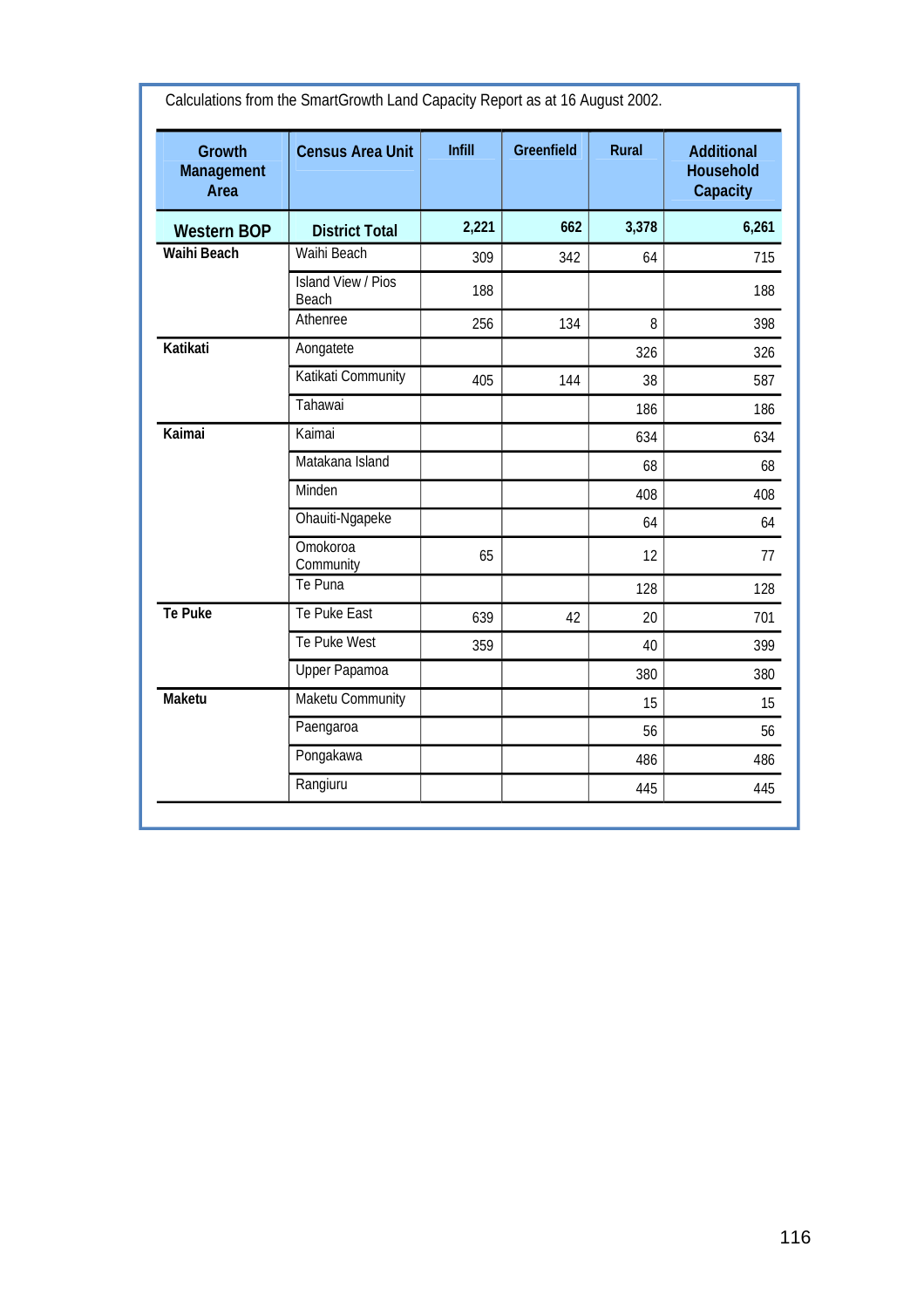| <b>Growth</b><br><b>Management</b><br>Area | <b>Census Area</b><br><b>Unit</b> | <b>Infill</b> | <b>Greenfield</b> | <b>Rural</b> | <b>Additional</b><br><b>Household</b><br><b>Capacity</b> |
|--------------------------------------------|-----------------------------------|---------------|-------------------|--------------|----------------------------------------------------------|
| <b>Tauranga</b>                            | <b>District Total</b>             | 5,024         | 7,447             | 115          | 12,586                                                   |
| Mt Maunganui-<br>Papamoa                   | Mount Maunganui<br>North          | 1020          |                   |              | 1020                                                     |
|                                            | Omanu                             | 277           |                   |              | 277                                                      |
|                                            | Matapihi                          |               |                   | 32           | 32                                                       |
|                                            | Arataki                           | 341           |                   |              | 341                                                      |
|                                            | Te Maunga                         | 164           | 626               |              | 790                                                      |
|                                            | Papamoa West                      |               | 810               | 10           | 820                                                      |
|                                            | Papamoa East                      |               | 1049              | 14           | 1063                                                     |
|                                            | Kairua                            |               |                   | 33           | 33                                                       |
| <b>Te Papa</b>                             | Sulphur Point                     |               |                   |              | 0                                                        |
|                                            | Tauranga Central                  | 354           |                   |              | 354                                                      |
|                                            | Tauranga Hospital                 | 110           |                   |              | 110                                                      |
|                                            | Tauranga South                    | 349           |                   |              | 349                                                      |
|                                            | Gate Pa                           | 114           |                   |              | 114                                                      |
|                                            | <b>Yatton Park</b>                | 149           |                   |              | 149                                                      |
|                                            | Greerton                          | 133           |                   |              | 133                                                      |
|                                            | Pyes Pa                           |               | 1326              | 6            | 1332                                                     |
| <b>Welcome Bay</b>                         | Maungatapu                        | 96            |                   |              | 96                                                       |
|                                            | Poike                             | 67            |                   |              | 67                                                       |
|                                            | Hairini                           | 469           | 1047              |              | 1516                                                     |
|                                            | Welcome Bay                       | 177           | 711               | 6            | 894                                                      |
| Otumoetai-<br><b>Bethlehem</b>             | Matua                             | 219           |                   |              | 219                                                      |
|                                            | Bellevue                          | 64            |                   |              | 64                                                       |
|                                            | Otumoetai South                   | 205           |                   |              | 205                                                      |
|                                            | Otumoetai North                   | 175           |                   |              | 175                                                      |
|                                            | Bethlehem                         |               | 1603              | 11           | 1547                                                     |
|                                            | <b>Bethlehem East</b>             |               | 275               |              | 275                                                      |
|                                            | <b>Brookfield</b>                 | 352           |                   | 3            | 355                                                      |
|                                            | Te Reti                           | 84            |                   |              | 84                                                       |
|                                            | Judea                             | 105           |                   |              | 105                                                      |
| <b>Subregion</b>                           | <b>Total</b>                      | 7,245         | 8,109             | 3,493        | 18,847                                                   |